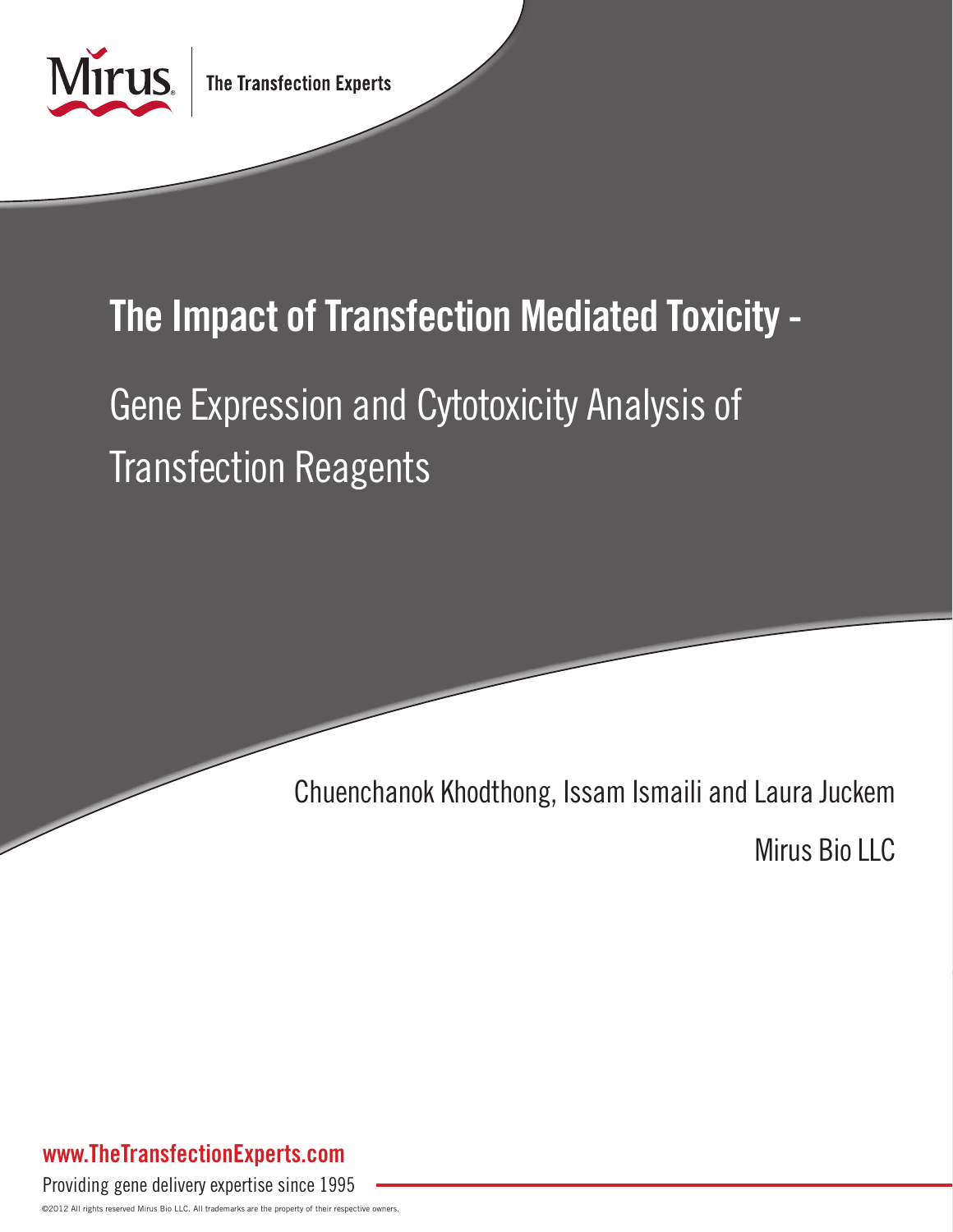

### **The Impact of Transfection Mediated Toxicity** – Gene Expression and Cytotoxicity Analysis of Transfection Reagents

#### **Introduction**

While plasmid DNA delivery is a widely used method to study cellular functions of proteins of interest, studies to identify nontoxic gene delivery reagents are limited. With the advent of high‐information content technologies, especially RT‐qPCR array, it is now possible to identify the gene expression response to a particular cellular insult. This improvement, coupled with the observation that virtually all toxic responses are accompanied by changes in gene expression, suggests that gene expression analysis has the potential to refine the identification of minimal-toxicity transfection reagent where phenotypic responses such as altered morphology is not immediately evident. Consequently, we conducted an integrative study to explore the conventional toxicological endpoints and to identify the minimaltranscriptomic effects of *Trans*IT®‐LT1, *Trans*IT®‐2020 and Lipofectamine® 2000 Transfection Reagents using quantitative reverse transcriptase PCR (RT‐qPCR) array and pathway analysis software.

#### **Results**

#### *Effect of Transfection on Cell Morphology and Viability*

To evaluate a role of transfection‐related toxicity, time course and dose‐dependent experiments were conducted. Hela cells were treated with various concentrations of pDNA/transfection reagent complexes for up to 24 hours. Transfection toxicity was then evaluated by morphology (Figure. 1) and by Lactate Dehydrogenase (LDH) leakage assays (Figure. 2 B). No change in cellular morphology was observed after 8 hour treatment of the cells with complex of pDNA and any transfection reagents (Figure. 1 A). However treatment of the cells with the complex of pDNA and Lipofectamine® 2000 for 24 hours caused substantial morphological changes as some cells were shrunken and many were detached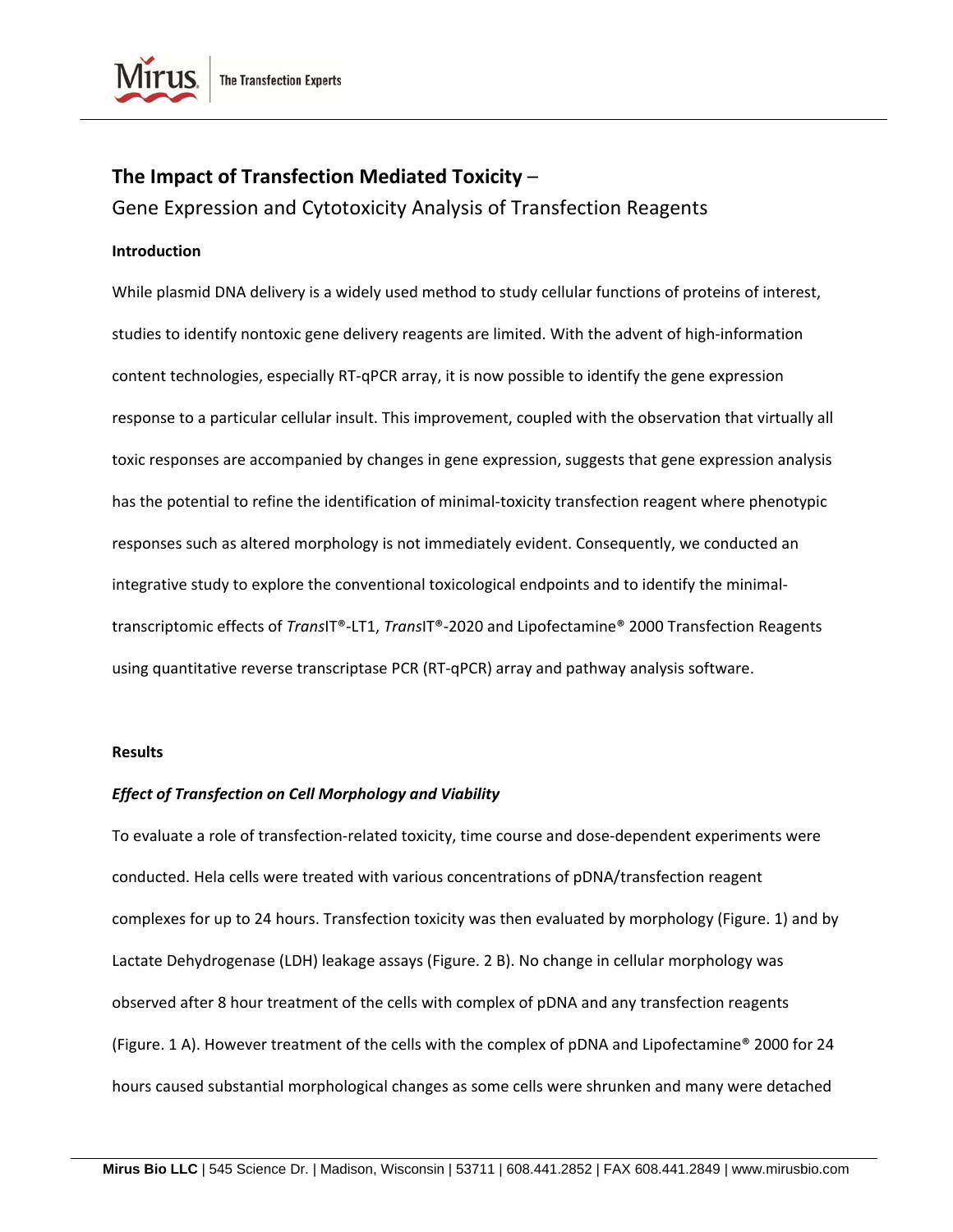

from the bottom of the culture dish (Figure. 1 B). No such changes in morphology were evident in the cells that were treated with either pDNA/*Trans*IT®‐LT1 or pDNA/*Trans*IT®‐2020 complexes (Figure. 1 B). The morphological changes associated with Lipofectamine 2000 treatment is also accompanied by massive cell loss as evidenced in lower total RNA yields from these samples (Figure. 2 A). Similar results were also obtained with the LDH leakage assay. As shown in Figure 2 B, treatment with the complex of luciferase encoding pDNA and Lipofectamine 2000 at various doses caused 20–55% loss of viability in Hela cells, whereas no significant loss of viability (0-10%) was found in cells that were treated with either pDNA/*Trans*IT‐LT1 or pDNA/*Trans*IT ‐2020 complexes. Moreover, the luciferase expression level from the cells that were transfected with Lipofectamine 2000 was also reduced compared to the cells that have been transfected with either *Trans*IT‐LT1 or *Trans*IT‐2020.



Figure 1. Minimal Morphological Changes are observed with TransIT®-LT1 and TransIT®-2020 Transfection **Reagents Compared to Lipofectamine® 2000 at 24 Hours.** HeLa cells were transfected with a GFP encoding plasmid DNA using either *Trans*IT®‐LT1, *Trans*IT®‐2020 or Lipofectamine® 2000 at reagent‐to‐DNA ratios of 3:1 for all reagents. Phase contrast and GFP images were taken in the same field of view at 8 (A) and 24 (B) hours post‐transfection. Cells transfected with *Trans*IT®‐LT1, *Trans*IT®‐2020 remain healthy after 24 hours while maintaining high transfection efficiency, whereas cells transfected with Lipofectamine® 2000 display significant cytotoxicity after 24 hours. Representative data from two independent experiments is shown.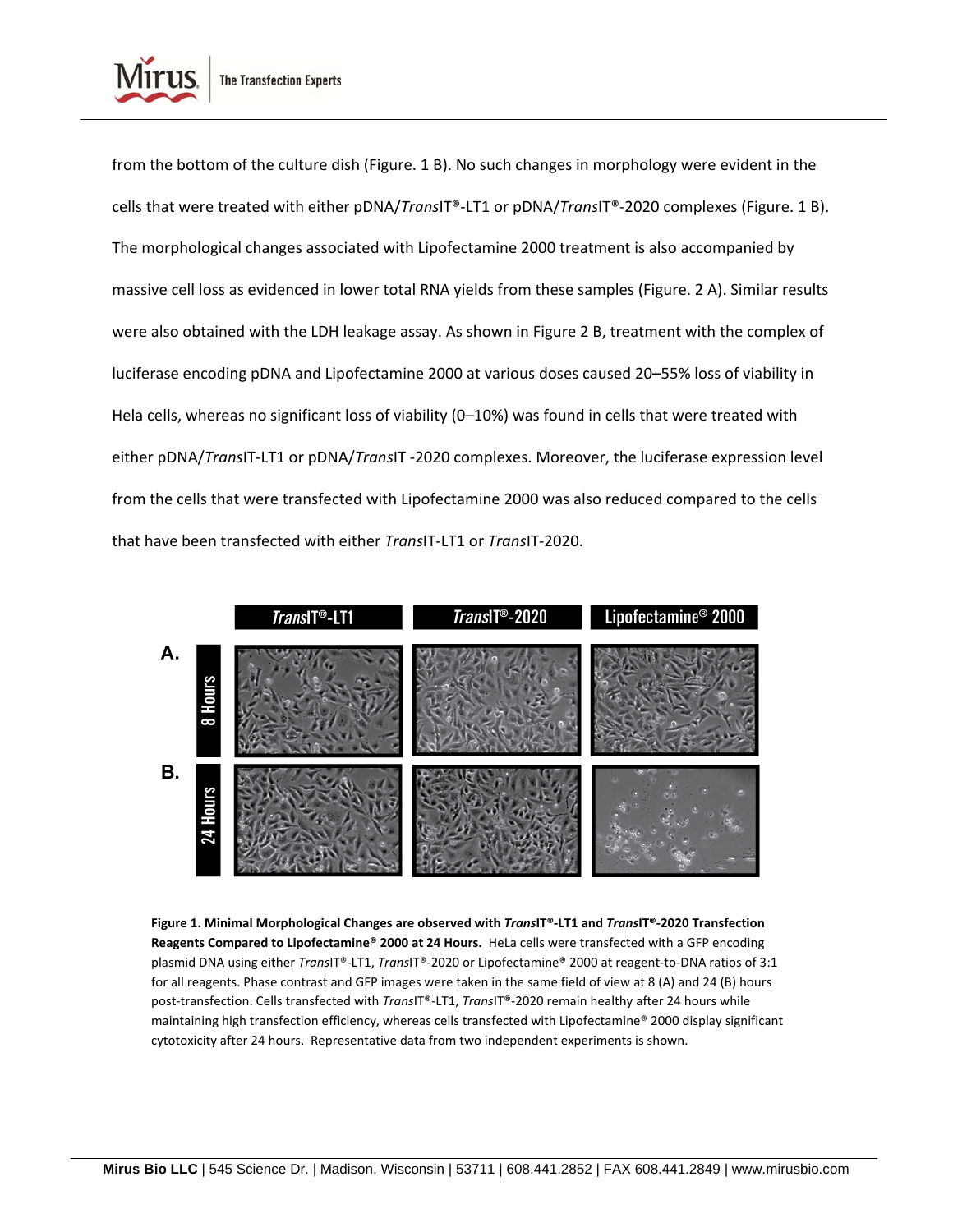



**Figure 2.** *Trans***IT® Broad Spectrum Reagents Balance High Efficiency Delivery with Low Toxicity.**

(A) RNA was harvested from HeLa cells that were transfected with a non‐coding plasmid and *Trans*IT®‐LT1, *Trans*IT®‐2020 or Lipofectamine®2000 at 8 and 24 hours. Total RNA levels were decreased in samples transfected with Lipofectamine® 2000 for 24 hours. (B) HeLa cells were transfected with luciferase encoding plasmid DNA using either *Trans*IT®‐LT1, *Trans*IT®‐2020 or Lipofectamine® 2000 for 24 hours. Transfection was measured by luciferase activity using a conventional assay. Cytotoxicity was assessed by quantifying the LDH released from the cytosol of damaged cells compared to cells alone. Higher transfection efficiency and lower cytotoxicity was observed in cells transfected with *Trans*IT®‐LT1 and *Trans*IT®‐ 2020 at optimal ratios compared to cells transfected with Lipofectamine® 2000. Representative data from two independent experiments is shown.

#### *Effect of Transfection on Gene Expression*

In response to environmental changes, cells alter their gene expression profile. To investigate the role of transfection induced cytotoxicity on gene expression, a non‐coding plasmid was transfected into Hela cells with either *Trans*IT‐LT1, *Trans*IT‐2020, or Lipofectamine 2000 at the ratio of 3:1 which is the optimal dose determined by the previous experiment (Figure. 2 B). Quantitative RT‐PCR ‐based measurements of mRNA levels was used to analyze the expression of 84 key genes involved in cytotoxicity at 8 and 24 hour post transfection. The result was normalized with that were treated only with pDNA. Alteration in gene expression was assessed using a 2-fold increase/decrease cutoff and the probability value of less than 0.05. Expression of 9 and 25 transcripts was significantly altered by pDNA/Lipofectamine 2000 treatment at 8 and 24 hour respectively whereas fewer genes, 3 and 9, were affected by treating the cells with pDNA/*Trans*IT‐LT1 or pDNA/*Trans*IT‐2020 complexes respectively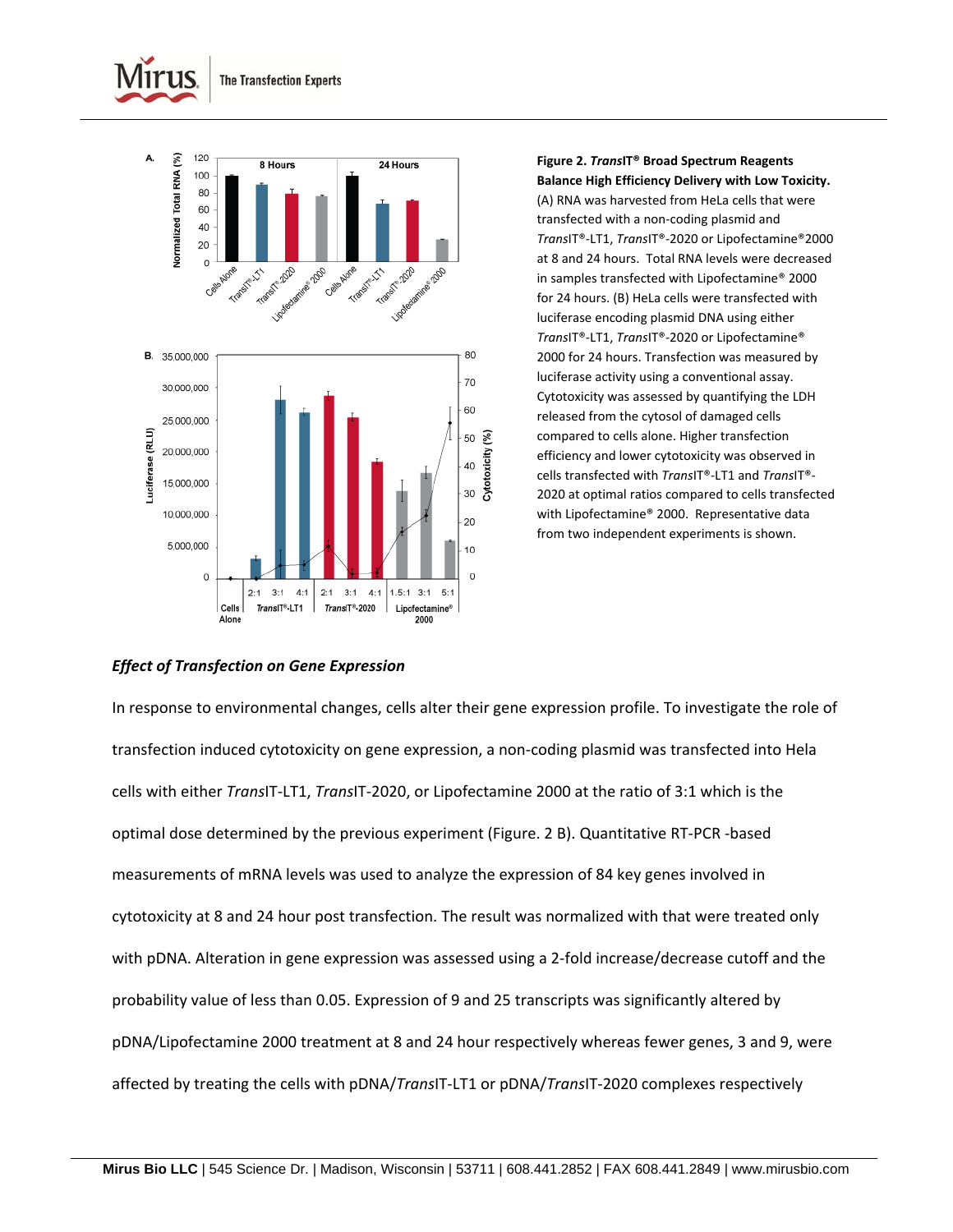

(Figure. 3 A‐D). Results are presented as Venn diagram displaying the commonality of transcripts with 2‐ fold or greater changes in expression between the cells transfected with each reagent for 8 and 24 hours (Figure. 3 C and D). Notably, most of the transcripts that were differentially regulated by transfecting the cells with either pDNA/*Trans*IT‐LT1 or pDNA/*Trans*IT‐2020 for both 8 and 24 hours were also differentially regulated with pDNA/Lipofectamine 2000 treatment (Figure. 3 C and D).



**Figure 3. Mirus** *Trans***IT® Transfection Reagents Minimize the Stress Response in Transfected HeLa Cells.** Stress‐related gene expression changes were determined by RT‐qPCR from total RNA samples harvested from HeLa cells that were transfected with a non‐coding plasmid and *Trans*IT®‐LT1, *Trans*IT®‐2020 or Lipofectamine®2000 at 8 (A) and 24 (B) hours. Eighty‐four genes were analyzed using the Human Stress Response 96 StellARray™ (Lonza). Bar graphs (A and B) and Venn diagrams (C and D) display the gene expression alterations. At both time points, the number and magnitude of stressrelated gene expression changes were lower when cells were transfected with *Trans*IT®‐LT1 or *Trans*IT®‐2020 than when cells were transfected with Lipofectamine® 2000. Representative data from two independent experiments is shown.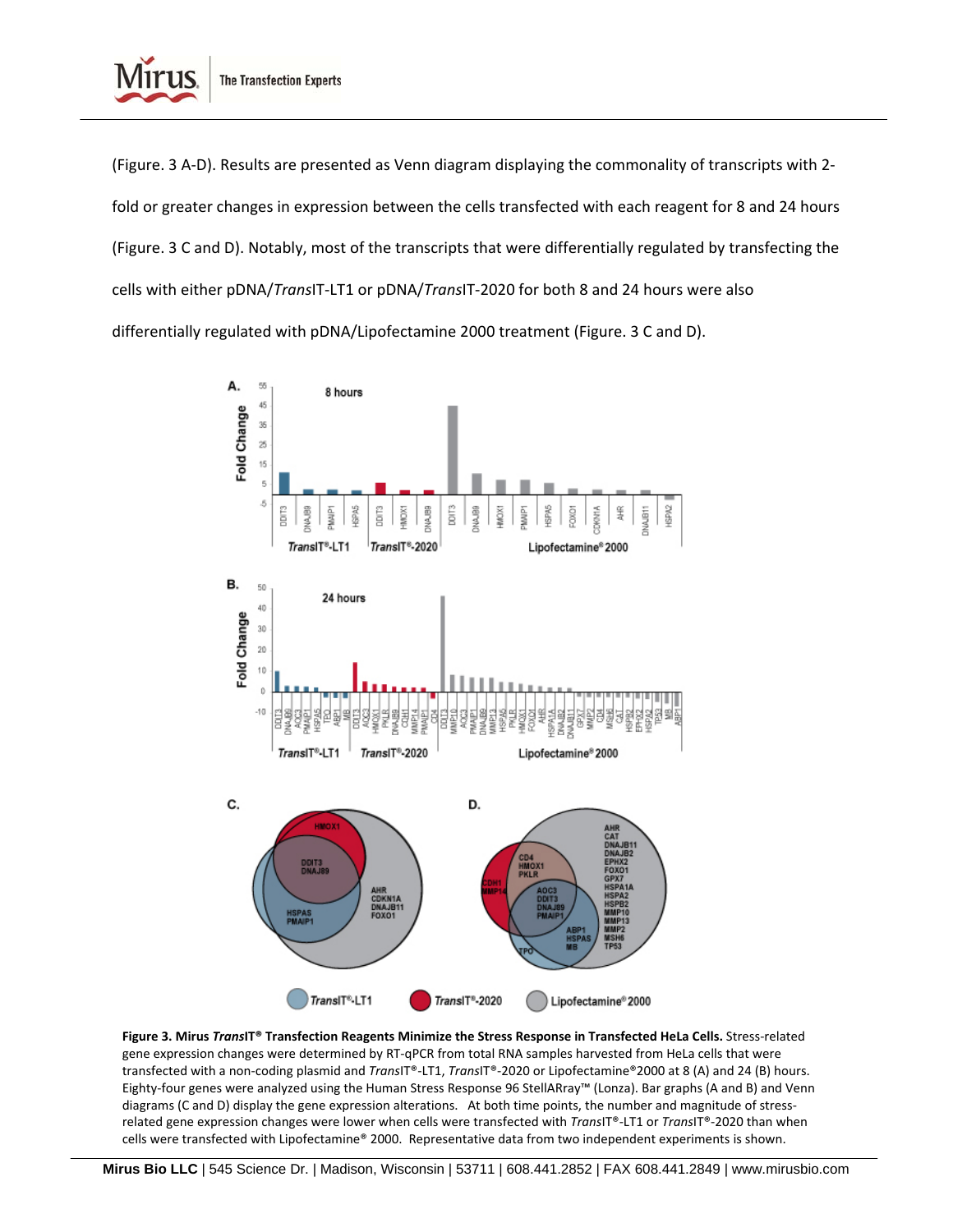

#### *Biological Pathways Affected by Transfection*

Biological themes underlying the expression pattern from the cells that were transfected with various reagents for 24 hours were identified based on the overrepresentation of predefined groups of transcripts (Figure. 3 B and D). As shown in Figure. 4A, the most overrepresented canonical pathways include pathways associated with oxidative stress response and xenobiotic metabolism. The negative log of the *p* values for the probability of obtaining these genes associated with the given pathways by random chance is given at the top, whereas the bar line in the bottom graph is derived from the ratio of the number of genes on our list associated with a given pathway divided by the total number of genes that make up that pathway. Among the genes involved in oxidative stress response, CHOPS (DDIT3) mRNA expression was increased approximately 50‐fold in the cells that were transfected with pDNA/Lipofectamine 2000, whereas the expression of up to 15‐fold was observed the cells that have been transfected with either pDNA/*Trans*IT‐LT1 or pDNA/*Trans*IT‐2020 (Figure. 3 A and B). Based on pathway analysis, the most significant biological function affected in response to transfecting the cells with Lipofectamine 2000 is related to unfold protein and DNA damage response (Figure. 4 B). This pathway includes deregulated genes coding for heat shock proteins; heat shock 70kDa protein 5 (HSPA5), heat shock 70kDa protein 1 (HSPA1A), DnaJ homolog, subfamily B, member 9 (DNAJB9) and DNA damage and cell cycle regulation; cyclin‐dependent kinase inhibitor 1A (CDKN1A) and tumor protein 53 (TP53).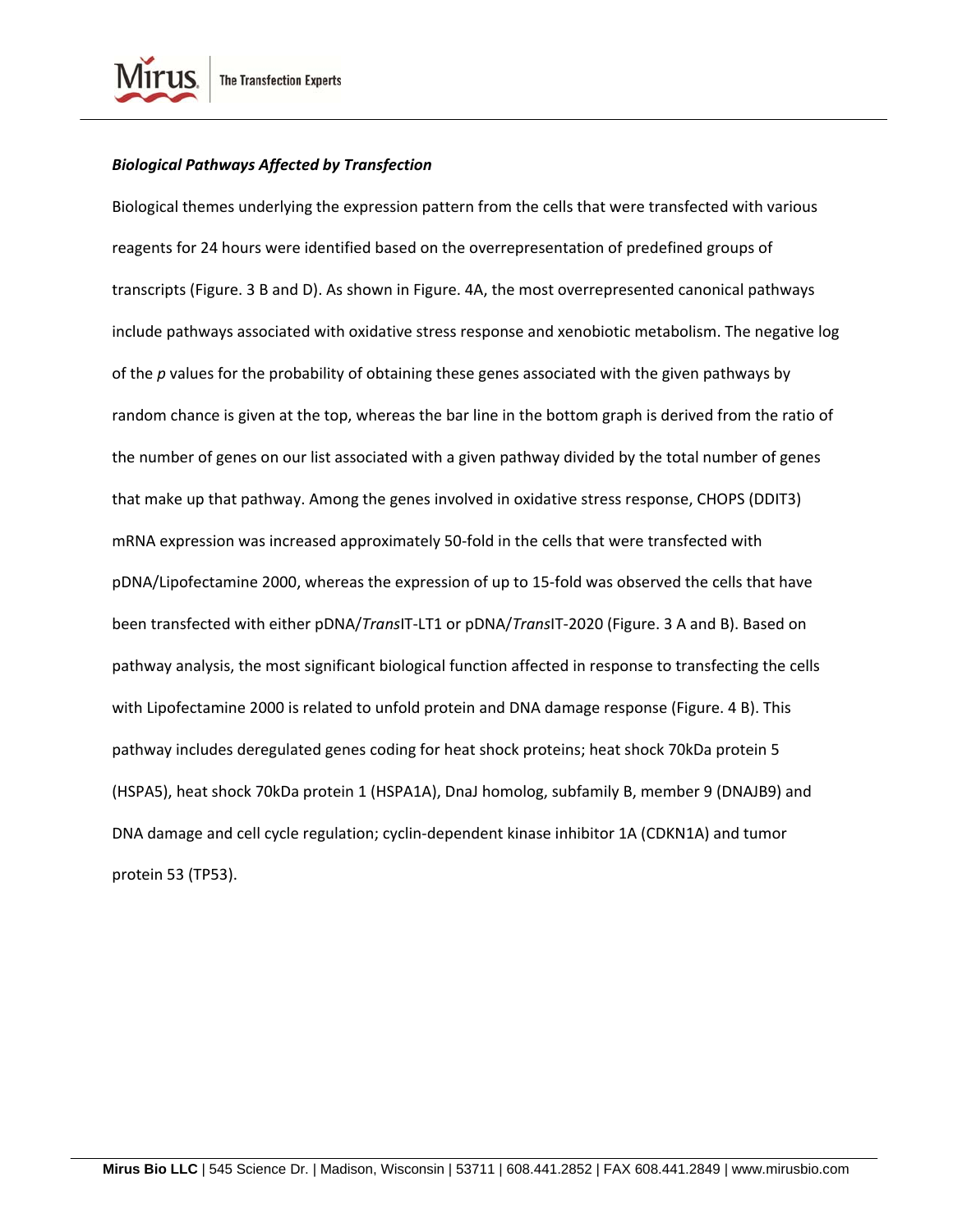

| Analysis: Observation 1<br>$TransIT®-LT1$<br>$TransIT0-2020$ | -log(p-value) |     |     |     |     |     |     |     |     |
|--------------------------------------------------------------|---------------|-----|-----|-----|-----|-----|-----|-----|-----|
| Lipofectamine <sup>®</sup> 2000                              | 0.0           | 0.5 | 1.0 | 1.5 | 2.0 | 2.5 | 3.0 | 3.5 | 4.0 |
| NRF2-mediated<br>Oxidative Stress Response                   |               |     |     |     |     |     |     |     |     |
| Xenobiotic Metabolism<br>Signaling                           |               |     |     |     |     |     |     |     |     |
| Cell Cycle: G2/M DNA Damage<br><b>Checkpoint Regulation</b>  |               |     |     |     |     |     |     |     |     |
| p53 Signaling                                                |               |     |     |     |     |     |     |     |     |
| Hypoxia Signaling in<br>the Cardiovascular System            |               |     |     |     |     |     |     |     |     |
| Apoptosis Signaling                                          |               |     |     |     |     |     |     |     |     |
| Acute Phase<br>Responsive Signaling                          |               |     |     |     |     |     |     |     |     |
| Cell Cycle: G1/S<br><b>Checkpoint Regulation</b>             |               |     |     |     |     |     |     |     |     |
| Mitochondrial Dysfunction                                    |               |     |     |     |     |     |     |     |     |
| 62000-2012 Ingenuity Systems, Inc.<br>All rights reserved    |               |     |     |     |     |     |     |     |     |

**Figure 4. Transfections with** *Trans***IT®‐LT1 or** *Trans***IT®‐2020 Affect Fewer Core Pathways than Transfections with Lipofectamine® 2000.** Canonical pathway enrichment analysis shows the primary biological processes impacted in HeLa cells that were transfected with *Trans*IT®‐LT1, *Trans*IT®‐ 2020 or Lipofectamine® 2000 at 24 hours. The negative log of the p values is the probability of obtaining these genes associated with the given pathways by random chance. The bar line at the bottom of each graph is derived from the ratio of the number of genes on our list associated with a given pathway divided by the total number of genes that make up that pathway. Pathway analysis was performed using Pathway Analysis (Ingenuity Systems). Representative data from two independent experiments is shown.

#### **Discussion**

In this study, we have shown that both *Trans*IT‐LT1 and *Trans*IT‐2020 transfection reagents display minor cytotoxicity and have minimal off‐target effects, which is vital in the interpretation of experimental results. Researchers may introduce additional experimental bias depending on the transfection reagent that is selected. Toxicity effects including cell morphology, viability, and deregulation in gene expression profile was evident when treating the cells with pDNA/Lipofectamine 2000 complexes for 24 hours. Remarkably, significant changes in gene expression was also observed after treating the cells with pDNA/Lipofectamine 2000 complex for 8 hour while no change in cellular morphology was evident. These studies were performed in Hela cells and they serve as a model; it can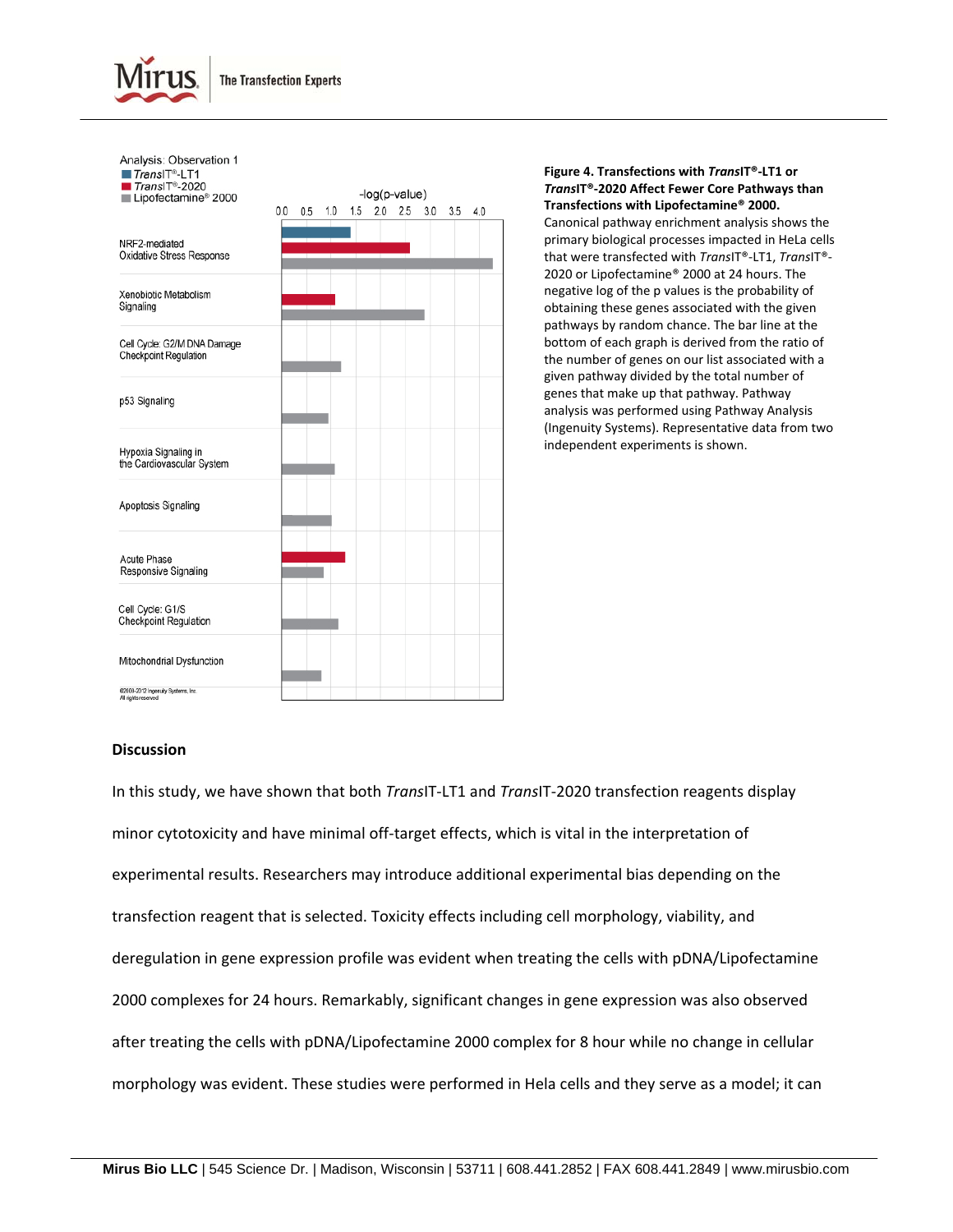

be inferred that other cell types will display varying degrees of morphological and gene expression changes. Data obtained from gene expression analysis highlight perturbations in previously unsuspected target pathways that are either beneficial or detrimental to the cells.Our investigations illustrate the importance of selecting a transfection reagent that has minimal off‐target effects, such as *Trans*IT‐LT1 and *Trans*IT‐2020 Transfection Reagents.

#### **Methods**

#### *Transfection and Microscopy*

Hela cells were seeded in a 12-well tissue culture plate at a density of  $6 \times 10^4$  cells per well and incubated in MEM without Pyruvate, with 10% FBS for 24 hours, yielding 70 to 80% confluency prior to transfection. Cells were transfected with GFP encoding plasmid (pEGFP) using either *Trans*IT‐LT1 (Mirus Bio), *Trans*IT‐2020 (Mirus Bio), or Lipofectamine 2000 (Life Technologies) transfection reagent as recommended by manufacturers' protocols. Briefly, 1 μg of plasmid DNA was diluted in OPTI‐MEM to a total volume of 100 μl. The solution was mixed thoroughly, and 1.5 to 5 μl of transfection reagent was added to the DNA solution. After mixing, samples were incubated for 15 min at room temperature to allow transfection complex formation. The transfection complexes were then added to the cells and incubated for 24 hours.

GFP expression was visualized using similar exposure time at 8 and 24 hour after transfection with an inverted fluorescence microscope (Axiovert 200M, Carl Zeiss) with a 20X air objective and an appropriate filter for GFP. Cell morphology was also examined under phase contrast optics. Images were processed and analyzed using ImageJ (NIH).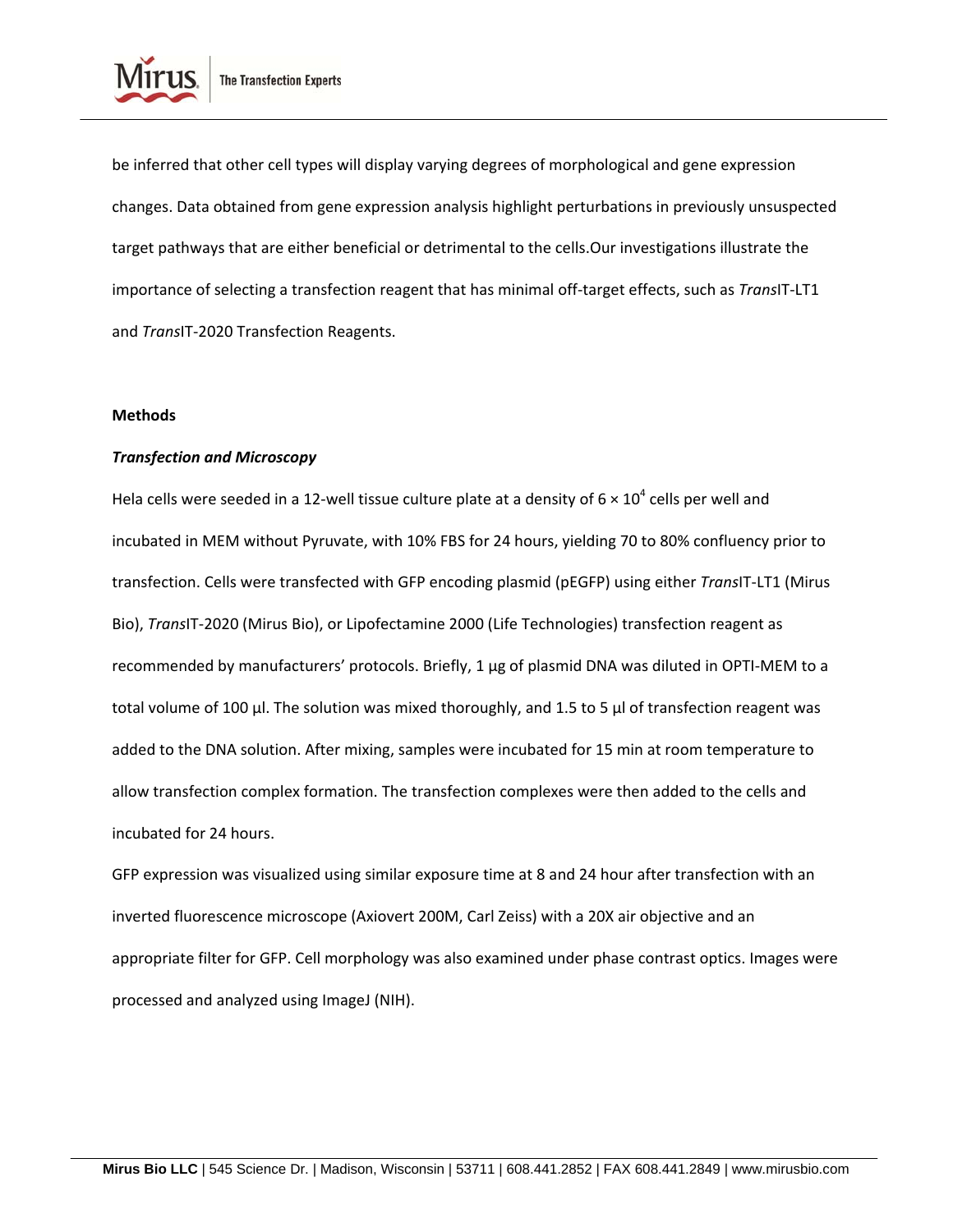

Cytotoxicity was assessed by measuring lactate dehydrogenase (LDH) activity released from the cytosol of damaged cells. Hela cells were seeded in a 96-well tissue culture plate at a density of  $6 \times 10^3$  cells per well and incubated in MEM without Pyruvate, with 10% FBS for 24 hours. Cells were then transfected with the complexes of Luciferase encoding pDNA (pCI luc) and transfection reagents; *Trans*IT‐LT1 (Mirus Bio), *Trans*IT‐2020 (Mirus Bio), and Lipofectamine 2000 (Life Technologies) according to manufacturers' protocols for 16‐24 hours. At the end of treatment, the media was collected to measure LDH activity using an LDH‐cytotoxicity detection kit (Roche Diagnostics) according to manufacturer's instructions.

#### *Total RNA Isolation*

Total RNA was isolated from control and treated Hela cells using RNeasy Mini kits (Qiagen) in accordance with the manufacturer's instructions. Resulting total RNA was quantified using NanoDrop ND‐1000 (NanoDrop Technologies, Inc.).

#### *cDNA Preparation and Real‐Time RT‐PCR Measurement of Gene Expression*

Complementary DNA (cDNA) from each sample was prepared from 2ug of DNase I treated total RNA by reverse transcription with random primers (High Capacity cDNA Reverse Transcription Kit, Life Technologies). cDNA samples were analyzed with a 96‐panel Human Stress Response StellARray™ qPCR Array (Lonza) on a Bio‐Rad real‐time RT‐PCR System (Bio‐Rad) using SYBR Green PCR Master Mix (Life Technologies). Data were analyzed using the Global Pattern Recognition (GPR) program (Lonza). All quantitative data for comparing gene expression between different samples were expressed as mean. Differences between groups were evaluated by the Student's t-test. Probability values of less than 0.05 were considered statistically significant.